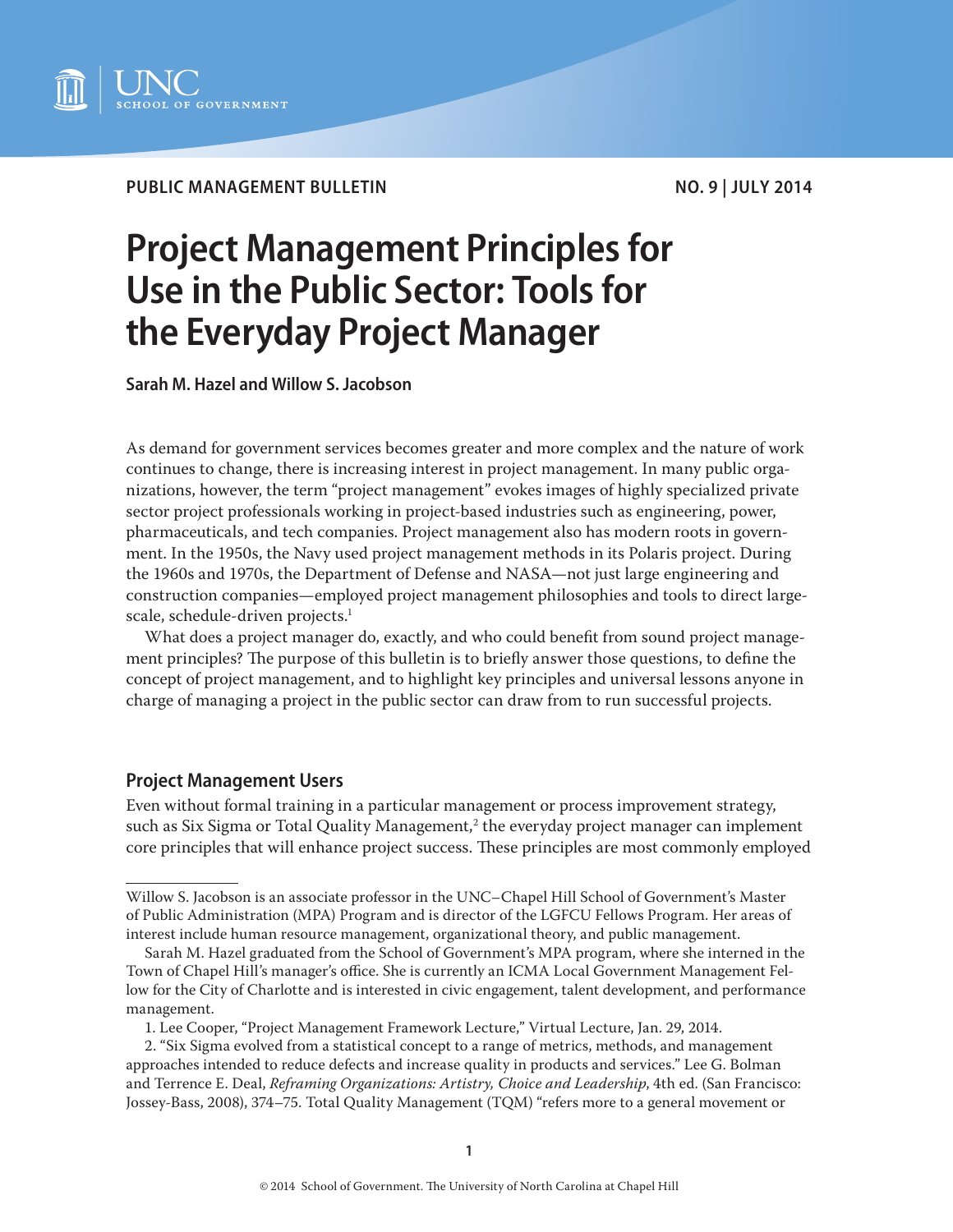in heavily project-based organizations. These are implemented in organizations that are frequent users of projects, such as emergency and social services organizations, where there is a strong desire to control outcomes.3 Regardless of the organizational structure, project management has a place in all public organizations because management by projects has become a powerful way to integrate organizational functions and motivate groups to achieve higher levels of productivity and performance.4

# **Defining "Project Management" and "Project Manager"**

According to the Project Management Institute,™ a "project" is a temporary endeavor, undertaken to create a unique service or result. It has a beginning and end. "Project management" is the application of skills, tools, and techniques to project activities to meet a project objective.<sup>5</sup> The goals are to maximize the return on project investment so that the project is completed on time, within budget, and within scope and to achieve suitable measures of quality. A project manager is responsible and accountable for setting realistic and achievable boundaries for the project and for leading the project team to complete the project within the approved boundaries.<sup>6</sup>

As the definition indicates, at its core, project management is about creating a structure to manage a process to achieve a project objective. The project management framework outlines exactly how that process works and the areas of knowledge that impact project success.

#### **Project Management Framework**

Several factors influence project management success, including the composition of the project team, the authority granted to the project manager, the broader enthusiasm around the project, and the scope of the project. The framework works best when key stakeholders can and will be involved throughout the various project processes and in a *strong matrix* organization. In a strong matrix organization, the project manager has authority over individuals who may work across different functional areas, and staff members operate under at least one other manager besides the project manager. However, even in an organization that is not set up as a strong matrix—and many government units are not—the organization can choose to explicitly embed

philosophy of management than to a specific set of management procedures." Hal G. Rainey, *Understanding and Managing Public Organizations*, 4th ed. (San Francisco: Jossey-Bass, 2009), 429. Six Sigma and TQM programs both were developed in industrial settings but have now seen large-scale application across industry type and sector. TQM programs focus on defining quality in terms of customer needs and responses. Leading TQM proponents emphasize workforce involvement, participation, and teaming as essential components of quality efforts.

3. Peter W. G. Morris, ed., *The Management of Projects* (London: Thomas Telford Services Ltd., 1997).

4. Morris, *The Management of Projects*.

5. Harold Gortner, Julianne Mahler, and Jean Bell Nicholson, *Organizational Theory: A Public Perspective* (Chicago: Dorsey Press, 1987).

6. Project Management Institute (PMI), *A Guide to the Project Management Body of Knowledge (PMBOK Guide)*, 5th ed. (Newtown Square, PA: Project Management Institute, 2013).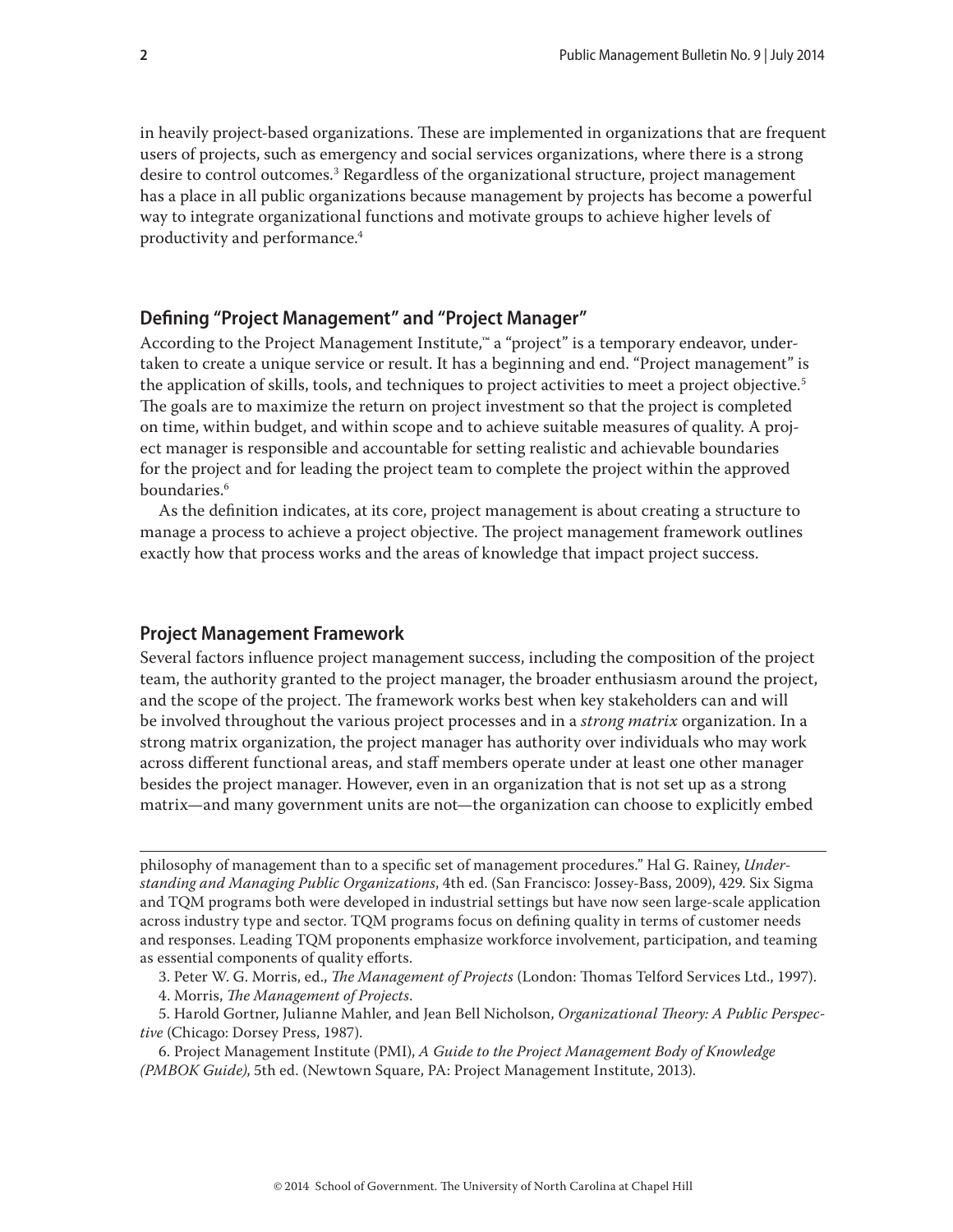the authority over the project and its personnel with the individual designated as the project manager. This is increasingly important when project personnel have several lines of authority and the project is only one piece of their day-to-day responsibilities. For example, a project aiming to produce a new comprehensive vehicle policy for a municipality may include team members from the police, fire, public works, and finance departments, as well as from the manager's and the attorney's office, all of whom may directly report to different managers. In this situation, the project manager needs to have a strong communication plan in place with the functional managers of the project personnel and must ideally have final decision-making authority within the parameters of the project.

The project framework is built upon a set of key *knowledge areas* that address *facilitative functions* and *core functions*. The facilitative functions are about coordination, support, and communication. The core functions involve establishing the parameters to effectively control the project. Both functions are important for project success.

The facilitative functions include the following:

- **Human Resources**—effectively engaging people
- **Communications**—generating, collecting, and disseminating information
- **Risk Management**—analyzing and responding to risks
- **Procurement Management**—acquiring and procuring goods
- **Stakeholder Management**—identifying key people who will be affected by or who will affect the project and continually consulting and/or communicating with them

The core functions include the following:

- **Scope**—defining and managing all the work required to complete the project successfully
- **Time**—estimating how long it will take to complete the project and outlining an acceptable schedule
- **Cost**—preparing and managing the budget
- **Quality Management**—ensuring that the project will satisfy the stated needs for which it was undertaken

The facilitative and core functions include topics which responsible project managers will manage throughout the life of a project. Project managers can make sure to properly cover all of the knowledge areas by systematically working through a sequence of steps (see Figure 1, below). These steps are called, collectively, "process groups." Processes are interrelated actions that ensure the effective flow of the project throughout its life and that employ the tools and techniques critical to project completion.7

To be successful, the project manager will need to have the proper authority, from the outset, to get the job done. She should then establish the scope of the project and plan the actions necessary to meet the project's objectives. Next, the work critical to project completion is undertaken according to the plan. The project is monitored and controlled by tracking and reviewing performance and progress, identifying changes to the plan, and initiating those changes. Finally, processes must be performed to finalize all activities and formally close the project.<sup>8</sup>

<sup>7.</sup> PMI, *PMBOK Guide*.

<sup>8.</sup> PMI, *PMBOK Guide*.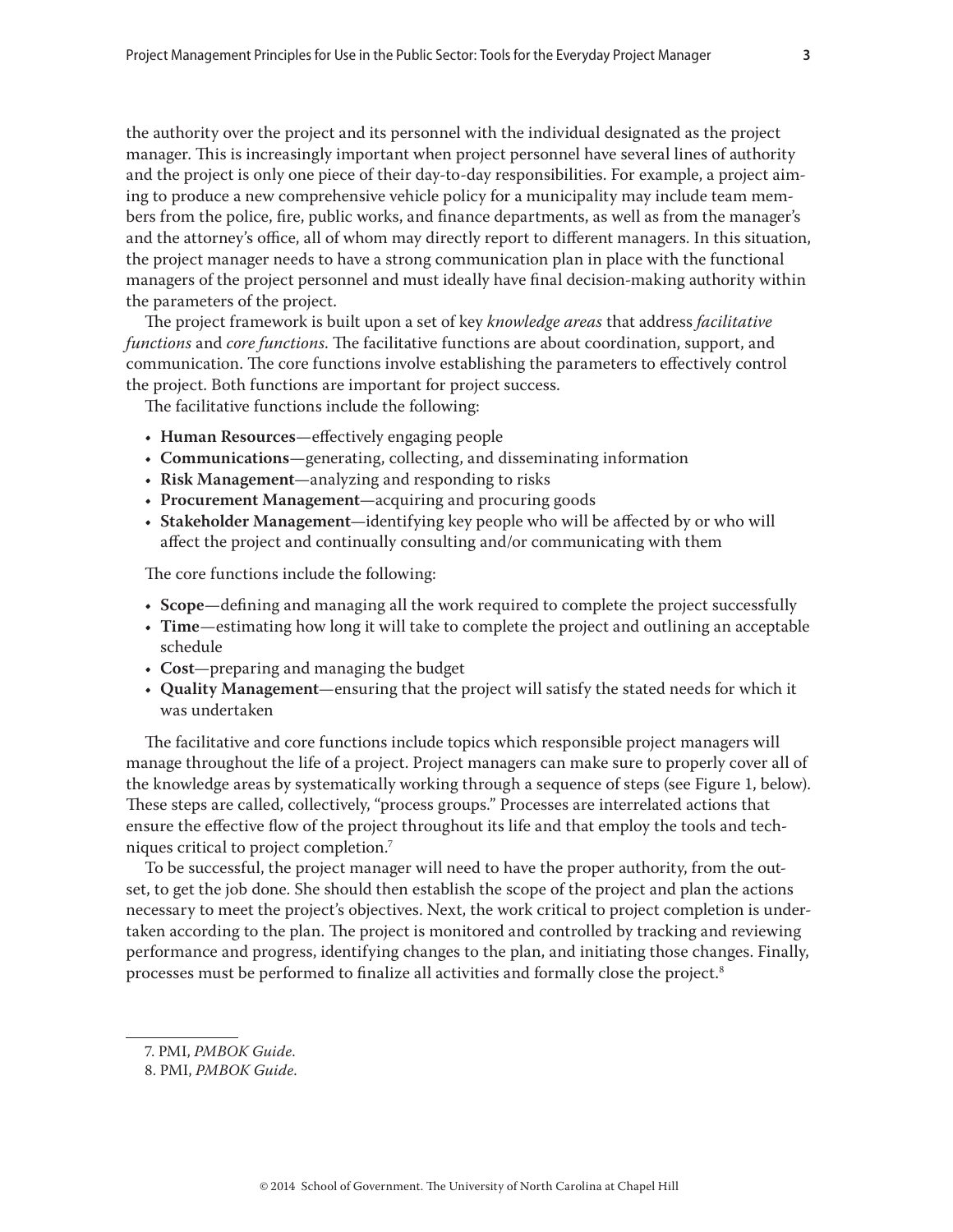



While the project management framework is outlined as a series of areas and steps, it is important to understand that project management itself is an integrative undertaking. It is the role of the project manager to facilitate coordination. For example, a scope change may impact the project timeline.<sup>9</sup> Response to a scope and a subsequent timeline change may, in turn, trigger a revision to the project's cost. Project management is also iterative. Certain processes will need to be completed multiple times, and in other cases some processes will not be applied at all. The framework is best regarded as a guide of often simple and intuitive practices to help project managers achieve success.

Advanced techniques of project management may be found in many books and courses on the subject. The three short guides presented below, *Getting Started*, *The Project Charter Template*, and *How to Manage Project Time*, are helpful primers.



#### **Figure 2. Project Management Triangle**

<sup>9.</sup> PMI, *PMBOK Guide*.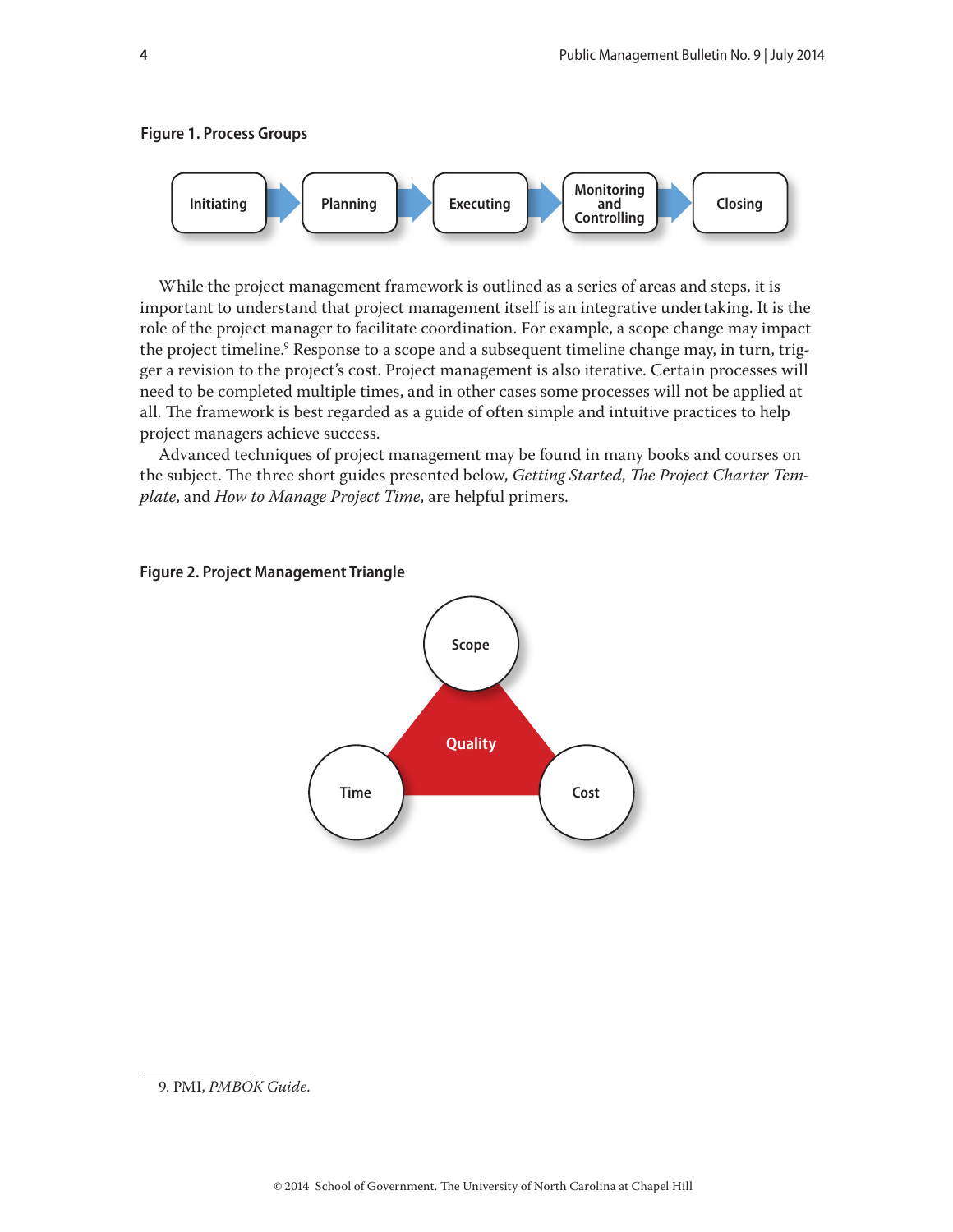<span id="page-4-0"></span>

| <b>Project Manager Pre-Project Checklist</b> |                                                                                                                                                          |  |  |  |
|----------------------------------------------|----------------------------------------------------------------------------------------------------------------------------------------------------------|--|--|--|
|                                              | $\checkmark$ Outline communication structure (Who is communicating with whom and<br>when do they meet?)                                                  |  |  |  |
|                                              | $\checkmark$ Outline timeline and deadlines                                                                                                              |  |  |  |
|                                              | $\checkmark$ Outline accountability structure (Who will make the final call and have final<br>sign-off authority?)                                       |  |  |  |
|                                              | $\checkmark$ Address how conflict will be managed within the team                                                                                        |  |  |  |
|                                              | $\checkmark$ List all project roles (Who is doing what?)                                                                                                 |  |  |  |
|                                              | Assess whether the project can meet timeline and objectives and propose<br>revisions if necessary                                                        |  |  |  |
|                                              | $\checkmark$ Meet with management and the key project stakeholders before the work starts<br>to develop a project charter (see Project Charter Template) |  |  |  |

## **Project Managers—Getting Started**

#### **What Is a Project?**

A [project](http://en.wikipedia.org/wiki/Project) is a temporary endeavor with a defined beginning and end undertaken to meet unique goals and objectives, typically to bring about beneficial change or added value (e.g., a project to replace all computers over a certain age).

#### **What Does a Project Manager Do?**

Project managers inspire a shared purpose within the project team. They enjoy the responsibility of driving results. They can shift between the "big picture" and the small-but-critical details. Ultimately, they honor [scope,](http://en.wikipedia.org/wiki/Scope_(project_management)) time, quality, and cost parameters and spend time measuring, assessing, and controlling the project's resources, including staff. Project managers are responsible for, among other things:

- Planning the project
- Keeping the project within the set scope and timeline, adjusting work, making up for delays, and asking for revised projected time, if necessary
- Teambuilding and appraising individual and group performance
- Ensuring that policies are followed during the project
- Understanding any relevant contract language
- Documenting and assigning roles and responsibilities
- Determining metrics to measure quality product/service
- Communicating to make sure that all project members and stakeholders know what is happening with the project and are involved at the appropriate times
- Identifying risks
- Keeping project records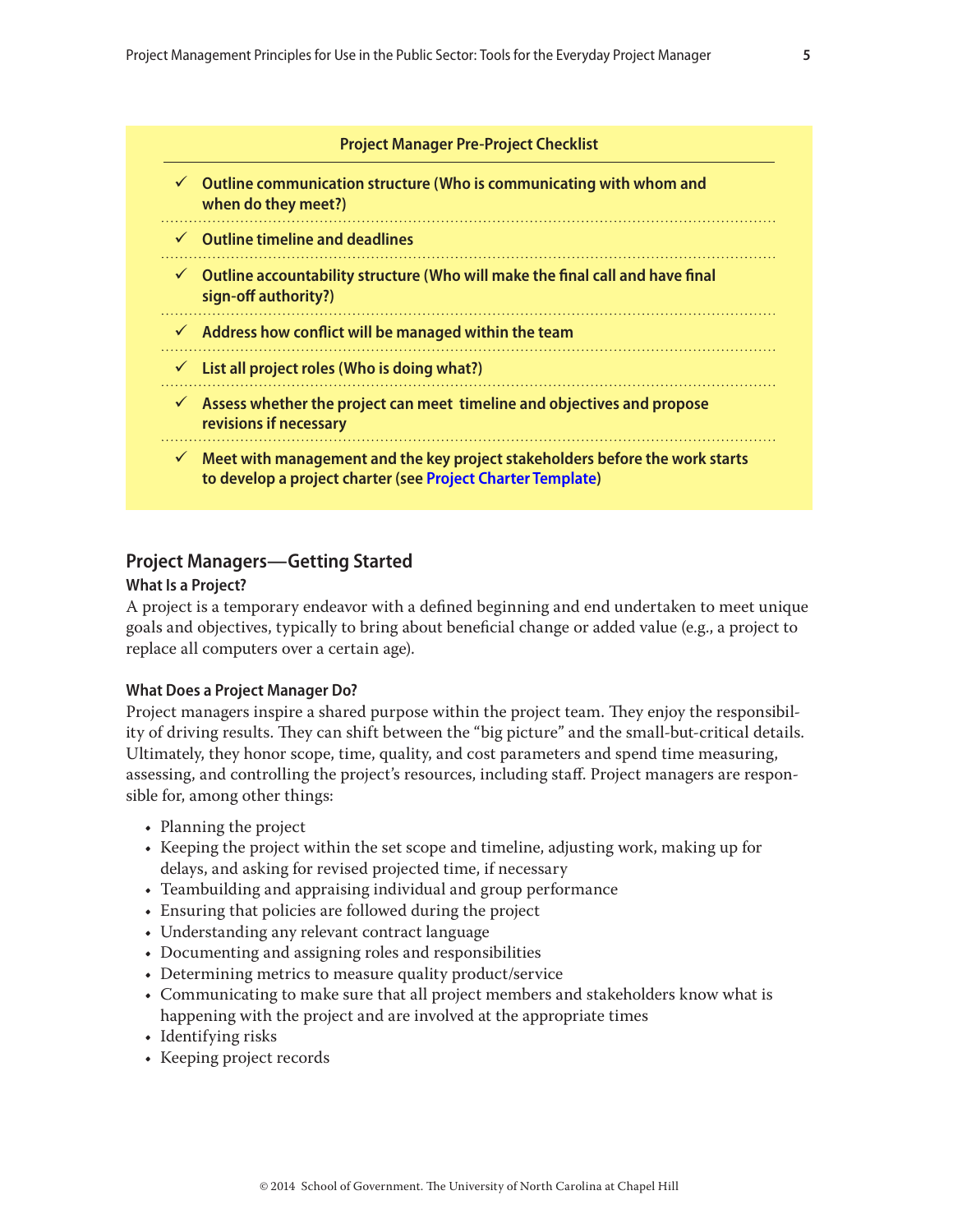A project manager has many "balls in the air" during the course of the project. Among the things the project manager must keep in mind are the following:

- Understand that friction may occur because he or she may have team members who report to other bosses
- Think proactively and spend more time preventing rather than resolving problems
- Take responsibility for communicating with project team and stakeholders
- Put project interests above personal issues/interests
- Communicate realistically and never "pad" estimates

## **The Project Management Charter**

The *project charter* is a document that formally authorizes the project and defines the boundaries. It is also a tool that can be used to document the use of organizational resources. This document serves as the mechanism in which a revision to the plan is stated and revised or *re-baselined*. 10 Re-baselining entails recognizing that project information has either matured or changed enough to warrant updating assumptions and issuing a new revised cost estimate and schedule. There is a common perception that public sector projects fail because of unreported budget overruns, contractors not being held accountable, unmet requirements, uncharted maintenance projects, audit exceptions, risky contract administration, and failure to re-baseline.<sup>11</sup> Although there are conflicting opinions as to whether any of this is true, if it is the case that government projects often fail to deliver on time and within budget, it may be because agencies have more problems related to hierarchical control, red tape, buck-passing, rigidity, and timidity than do private enterprises.<sup>12</sup> Using a project charter is one way to set expectations and formally reset cost and time expectancies within the organizational control parameters when necessary to meet project objectives.

#### **Project Time**

After the **[Project Charter Template](#page-9-0)** is approved with high-level dates, the next step is to outline time and schedule specifics with the project team. The specifics of time may or may not be included in the project charter. One useful approach a project manager can take is to outline project time using a series of "milestones." A project milestone is an event, usually an important one, that is put at the end of a specific stage of the project because it signals the completion of a certain phase of work. These milestones are specified in the aforementioned project charter. After developing milestones, a more in-depth project management plan is developed to include critical components of the schedule, such as the *work break-down structure*, which breaks down projects into smaller parts and can also outline the *duration estimate* for all activities.13

<sup>10.</sup> Lee Cooper, "Introduction to Project Management," Virtual Lecture, Jan. 20, 2014.

<sup>11.</sup> Cooper, "Introduction to Project Management."

<sup>12.</sup> Hal G. Rainey, *Understanding and Managing Public Organizations* (San Francisco: Jossey-Bass, 2009), 74.

<sup>13.</sup> PMI, *PMBOK Guide*.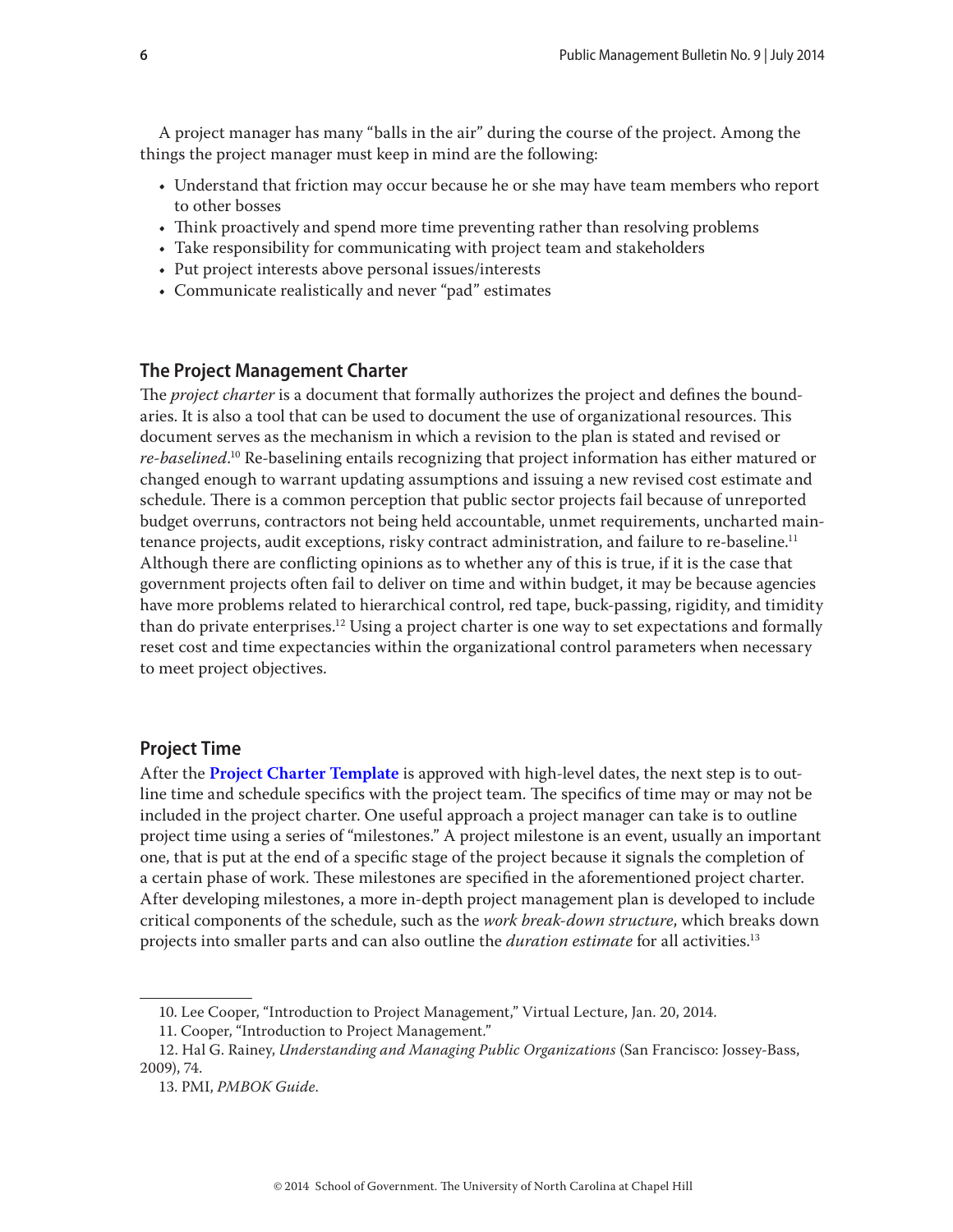A broad array of free software is available that can help project managers map out their time and can assist them in producing easy-to-understand schedules, including PERT or Gantt charts.14 Even without the free software, however, simple tables and diagrams can be created using Microsoft Word or Excel. The need to plan the project carefully, monitor progress, and share timelines with stakeholders renders this piece of the framework critical.

# **Project Management—How to Manage Your Time**

#### **1. Create a Milestone List**

You can structure a project schedule in a simple bulleted list, in a chart, or in an elaborate graphic. The important thing is to recognize all tasks/functions and to apportion the right amount of time to each to keep the project moving. Check in with all the actors involved to be certain they can meet the schedule you've set. Make sure to do the following:

- Include all major events within the project schedule
- Use the milestone list to assess the work completed up to a given point (compare total amount of work delivered and accepted against the estimate of work to be completed by a certain time)
- Provide an indication of how the project is progressing

#### **2. Create an Activity List**

- List all scheduled activities needed to complete the project
- Describe the necessary sequence of events
- Identify activities that can be handled simultaneously

#### **3. Create a Project Schedule**

- Estimate activity durations and create a diagram that shows the time each activity is expected to take (do not pad estimates)
	- Ǟ Determine what resources are available and when, as this will impact the duration of activities
	- Ǟ Factor in that lower- or higher-skilled staff will influence your productivity and timing (think realistically about the need for training, coordination, and communication)
- Schedule flexibility to provide buffer room so that some activities can be delayed without delaying the project end date

# **Schedule Compression Techniques: What Happens if I Am Behind Schedule?**

#### **Crashing Method**

If you put more resources into critical project activities (e.g., staff, technology, etc.), you may shorten the project schedule; such "crashing," however, increases costs

#### **Fast-Tracking**

If you perform critical project activities that were originally designed to be done sequentially in a parallel fashion, this "fast-tracking" will require reworking the project

<sup>14. &</sup>quot;PERT" stands for Program Evaluation and Review Technique. A Gantt chart displays a project schedule in linear, bar chart form; it was developed by Henry Gantt.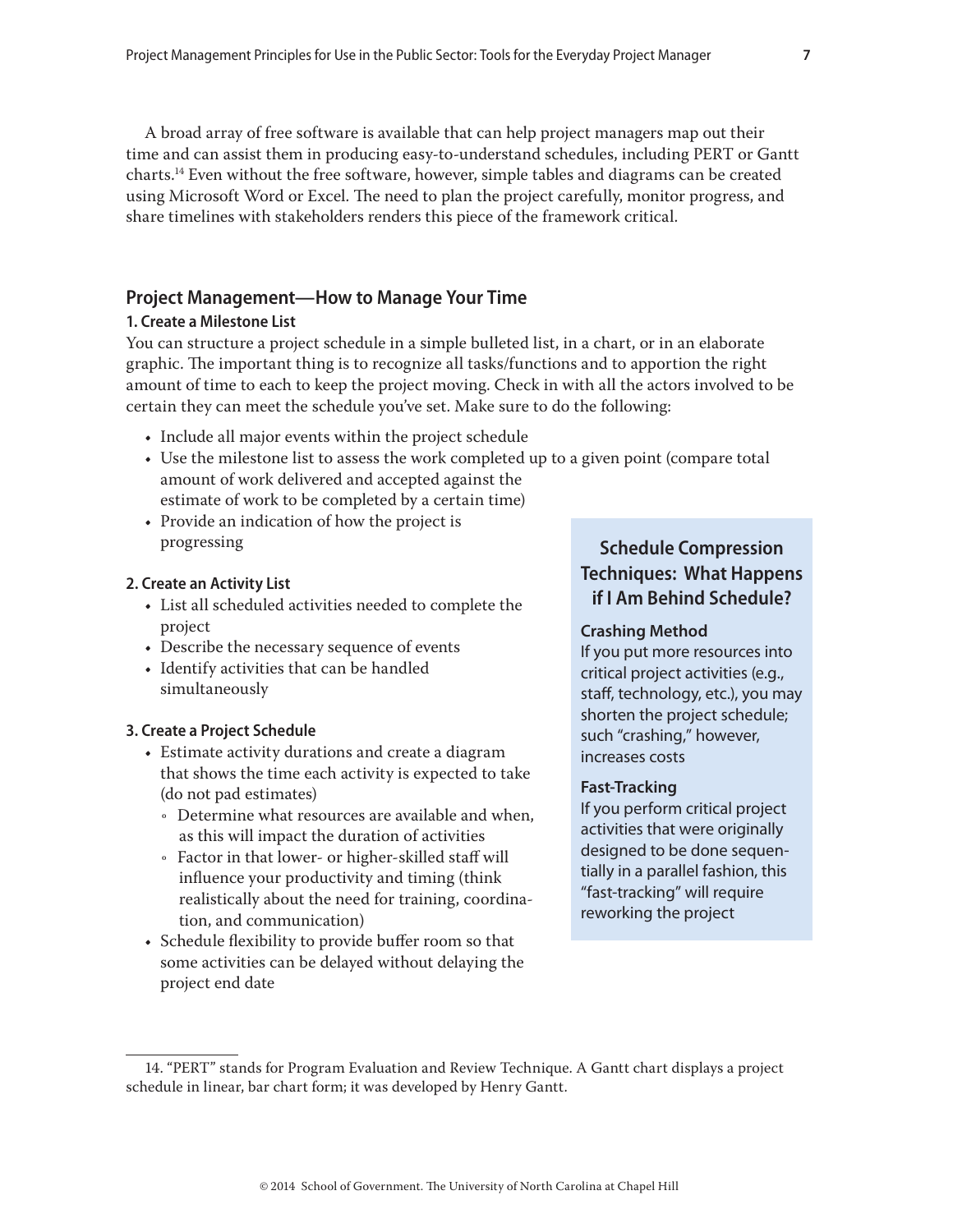#### **4. Create a Resource Calendar**

• Specify when and for how long resources will be available during the project (e.g., people, equipment, budget, grants, materials)

#### **5. Create a Change Control Schedule**

• Have in place a process by which changes to the schedule are run through the project manager; specify the process by which project members can initiate requests for changes to the schedule

# **Sample Milestone List and Precedence Diagram**

Below are a sample schedule for a project team working on a relatively simple special internal newsletter and an example of a precedence diagram for a more complex community service project.

# **Sample Employee Newsletter Production Schedule**

| <b>Issue</b> | <b>To Editor</b> | <b>To Reviewers</b> | <b>To Printer</b> | To Employees |
|--------------|------------------|---------------------|-------------------|--------------|
| September    | August 11        | August 26           | August 30         | September 3  |



# **Precedence Diagram Example**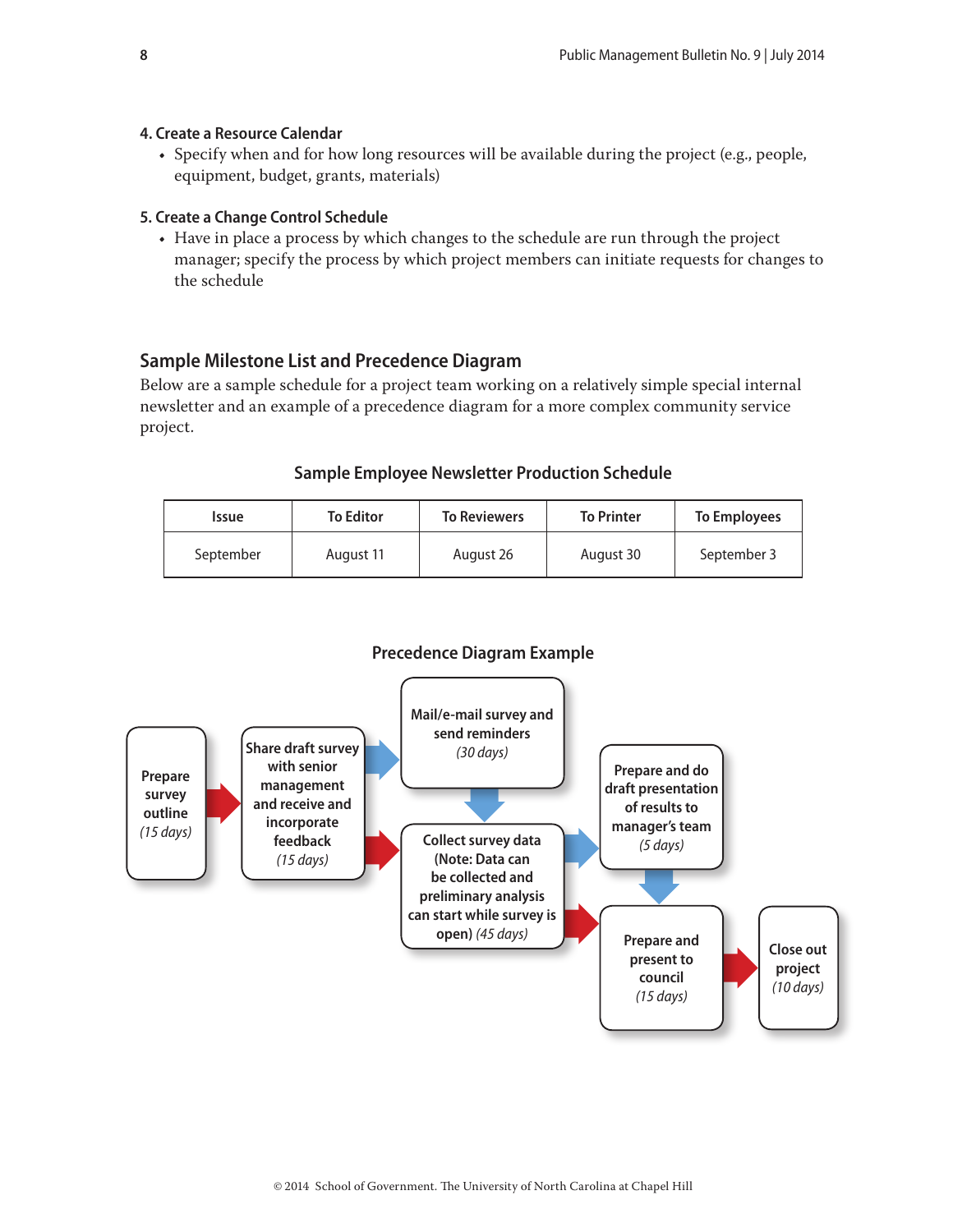The process of doing a community survey as one part of meeting a strategic plan objective is a good example of a situation in which a project manager might consider using a scheduling tool. For example, the project manager might choose to use precedence diagramming or a PERT or Gantt chart to (1) outline the schedule, (2) highlight the order in which things need to be done and indicate which activities can be performed at the same time, and (3) represent the project time-frame.<sup>15</sup> In the precedence diagram below, the red arrows represent the "critical path" (the longest estimated path from start to finish). The blue arrows represent other functions that are performed simultaneous with, and as part of, larger project functions; they should not impact the total project timeline, as they support functions with longer timelines. This project has a time-frame of 100 days.

#### **Applying the Project Management Framework to the Public Sector**

Sound project management is always important, but it is especially critical when projects are complex, when there are various constraints surrounding them (e.g., legal, scheduling, and/ or budget in particular), and when activities need to be integrated and functional boundaries crossed.<sup>16</sup> Project management principles can be useful for government employees charged with managing important projects within the challenging public sector environment. Even when governments do not have the resources to provide advanced project management training, there are simple tools, templates, and a framework that can be used to impact success.

<sup>15.</sup> The precedence diagram approach to scheduling project activities, stated simply, uses boxes to show the various tasks/stages of a project and then connects the boxes, normally with solid arrows, to demonstrate specific relationships/progressions.

<sup>16.</sup> Harold Gortner, Julianne Mahler, and Jean Bell Nicholson, *Organizational Theory*, 16.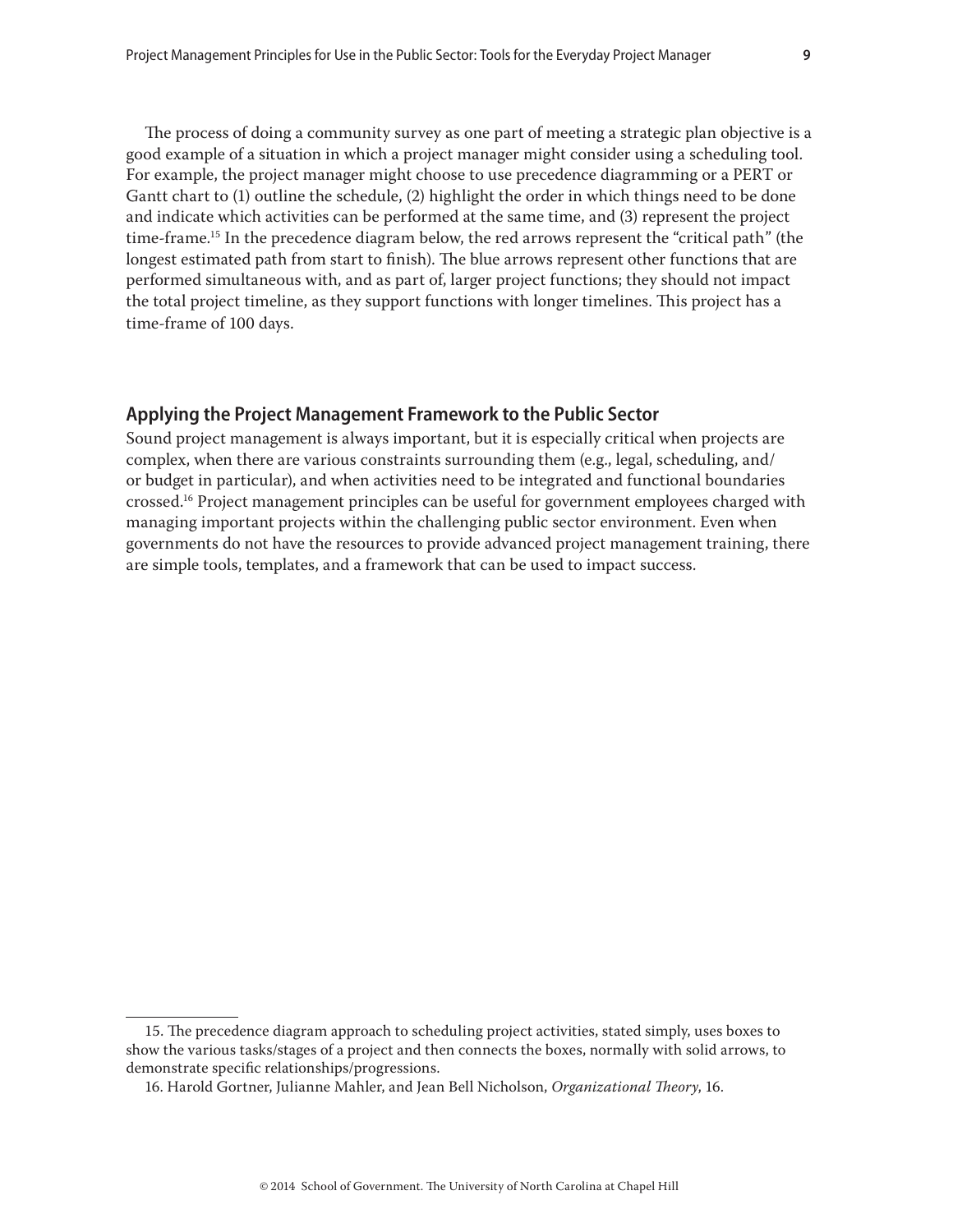# <span id="page-9-0"></span>**Project Charter Template**

[Authors' Note: The layout and contents of this template are recommendations only and should be modified to fit your project's particular requirements.]

| $\sim$ |  |
|--------|--|
|        |  |

Project Manager: \_

Description: [Insert here a basic description of the project that clearly sets out its boundaries. The template provides three subfields to aid in the creation of a Project Description.]

Project Need: [Insert here an explanation of why the project is being undertaken. While this may seem simple, it will become one of the most important elements used to assemble and motivate the project team, especially as the project is getting off the ground.]

Project Description: [Insert here text describing the boundaries of the project. This text amounts to the preliminary project scope statement, describing what is and is not included in the project deliverables. This statement will, in turn, be refined in the project's planning phase. However, the boundaries outlined here must be adhered to during this refinement process.]

**Project Start Date:** 

Projected Finish Date: \_

Goals and Objectives: [The goal of this project. Goals often reflect people's highest aspirations and can be expressed in ambiguous terms. Objectives, on the other hand, are specific and measurable. Objectives will need to be included, as they are critical to ensuring a project's success, specifically, to quaranteeing progress toward the (stated) long-term goal.]

#### **Assumptions, Constraints, and Risks**

- Assumptions: [Summarize here the conditions assumed in the project.]
- Constraints: [Summarize here the constraints for the project.]
- Risks: [Outline here the potential risks involved with the project.]

Resources: [List here the total budget for the project.]

Personnel: [List here the total number of people required to complete the project. Specifically, you will want to identify (1) the number of Full-Time Equivalents (FTEs)<sup>1</sup> and (2) the number of team members (full-time and part-time).]

Material: [Outline here the materials required to complete the project—not those needed to operate the project deliverables in production.]

Project Team Roles and Responsibilities: [Below is an example of how you might list project roles and responsibilities; alter to fit parameters of your project.]

<sup>1.</sup> An FTE is, essentially, a unit reflecting the workload of an employed individual, used for comparison purposes.